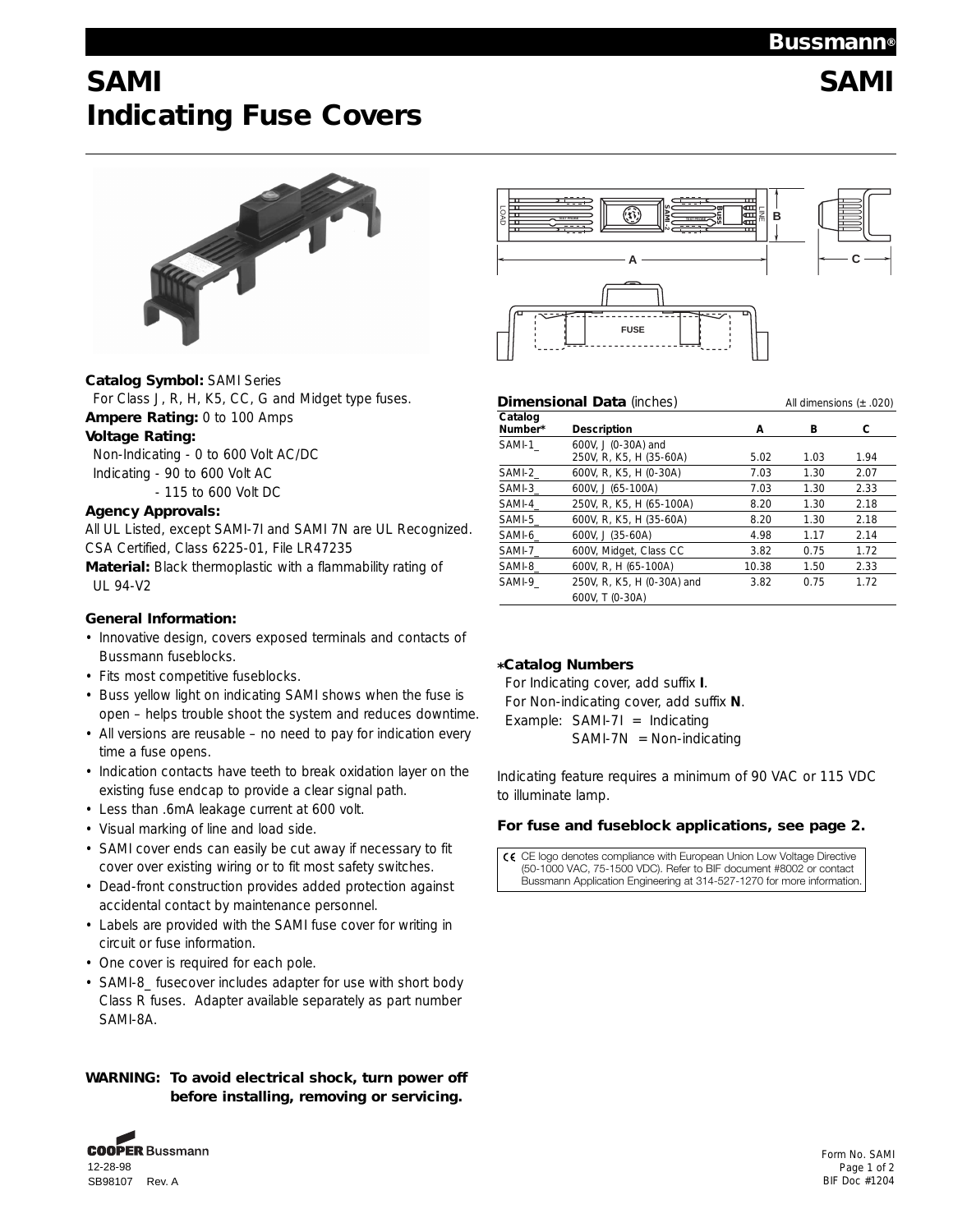## **Bussmann®**

# **SAMI SAMI Indicating Fuse Covers**

## **Bussmann Fuses / SAMI Catalog Number\***

| AGU 0 - 30       | SAMI-7  | FRS-R 65 - 100 | SAMI-8 | KWN-R 35 - 60     | SAMI-1 | MIN 0 -15    | SAMI-7  |
|------------------|---------|----------------|--------|-------------------|--------|--------------|---------|
| BAF 0 - 30       | SAMI-7  | $JJS$ $0 - 30$ | SAMI-9 | KWN-R 65 - 100    | SAMI-4 | NON 0 - 30   | SAMI-9  |
| BAN 0 - 30       | SAMI-7  | JKS 0 - 30     | SAMI-1 | KWS-R 0 - 30      | SAMI-2 | NON 35 - 60  | SAMI-1  |
| BBS 0 - 30       | SAMI-7  | JKS 35 - 60    | SAMI-6 | KWS-R 35 - 60     | SAMI-5 | NON 65 - 100 | SAMI-4  |
| CGL 0 - 60       | SAMI-1  | JKS 65 - 100   | SAMI-3 | $LP-CC$ 0 - 30    | SAMI-7 | NOS 0 - 30   | SAMI-2  |
| FNA 0 - 30       | SAMI-7  | KLM 0 - 30     | SAMI-7 | LPJ 0 - 30        | SAMI-1 | NOS 35 - 60  | SAMI-5_ |
| FNM 0 - 30       | SAMI-7  | KTK 0 - 50     | SAMI-7 | LPJ 35 - 60       | SAMI-6 | NOS 65 - 100 | SAMI-8  |
| FNQ 0 - 30       | SAMI-7  | KTK-R 0 - 30   | SAMI-7 | LPJ 65 - 100      | SAMI-3 | REN 0 - 30   | SAMI-9  |
| $FNO-R$ $0 - 10$ | SAMI-7  | KTN-R 0 - 30   | SAMI-9 | LPN-RK 0 - 30SP   | SAMI-9 | REN 35 - 60  | SAMI-1  |
| FNW 12 - 30      | SAMI-7_ | KTN-R 35 - 60  | SAMI-1 | LPN-RK 35 - 60SP  | SAMI-1 | REN 65 - 100 | SAMI-4  |
| FRN-R 0 - 30     | SAMI-9  | KTN-R 65 - 100 | SAMI-4 | LPN-RK 65 - 100SP | SAMI-4 | RES 0 - 30   | SAMI-2  |
| FRN-R 35 - 60A   | SAMI-1  | KTS-R 0 - 30   | SAMI-2 | $LPS-RK 0 - 30SP$ | SAMI-2 | RES 35 - 60  | SAMI-5  |
| FRN-R 65 - 100   | SAMI-4  | KTS-R 35 - 60  | SAMI-5 | LPS-RK 35 - 60SP  | SAMI-5 | RES 65 - 100 | SAMI-8_ |
| $FRS-R$ $0 - 30$ | SAMI-2  | $KTOO - 6$     | SAMI-7 | LPS-RK 65 - 100SP | SAMI-8 | $SC_0 - 30$  | SAMI-7  |
| FRS-R 35 - 60    | SAMI-5  | KWN-R 0 - 30   | SAMI-9 | MIC 0 - 15        | SAMI-7 |              |         |
|                  |         |                |        |                   |        |              |         |

| <b>FUSEDIOCKS / SAMIL CATAIOQ NUMBER</b> |        |        |        |
|------------------------------------------|--------|--------|--------|
| <b>BC</b> Series                         | SAMI-7 | R60030 | SAMI-2 |
| <b>BG Series</b>                         | SAMI-7 | R60060 | SAMI-5 |
| <b>BM Series</b>                         | SAMI-7 | R60100 | SAMI-8 |
| H <sub>25030</sub>                       | SAMI-9 | T60030 | SAMI-9 |
| H <sub>25060</sub>                       | SAMI-1 |        |        |
| H <sub>25100</sub>                       | SAMI-4 |        |        |
| H60030                                   | SAMI-2 |        |        |
| H60060                                   | SAMI-5 |        |        |
| H60100                                   | SAMI-8 |        |        |
| J60030, JP60030 SAMI-1                   |        |        |        |
| J60060                                   | SAMI-6 |        |        |
| J60100                                   | SAMI-3 |        |        |
| R25030                                   | SAMI-9 |        |        |
| R25060                                   | SAMI-1 |        |        |
| R25100                                   | SAMI-4 |        |        |

### **Fuseblocks / SAMI Catalog Number\* Data Sheets for Safety Switch Applications available on Bussmann Information FAX (BIF) 314-527-1450.**

| Catalog No. | <b>BIF Doc#</b> | Catalog No. | <b>BIF Doc#</b> |  |
|-------------|-----------------|-------------|-----------------|--|
| SAMI-1      | 12041           | SAMI-5      | 12045           |  |
| SAMI-2      | 12042           | SAMI-6      | 12046           |  |
| SAMI-3      | 12043           | SAMI-8      | 12048           |  |
| SAMI-4      | 12044           | SAMI-9      | 12049           |  |

## **WARNING: To avoid electrical shock, turn power off before installing, removing or servicing.**

The only controlled copy of this BIF document is the electronic read-only version located on the Bussmann Network Drive. All other copies of this document are by definition uncontrolled. This bulletin is intended to clearly present comprehensive product data and provide technical information that will help the end user with design applications. Bussmann reserves the right, without notice, to change<br>design or construction o



Form No. SAMI Page 2 of 2 BIF Doc #1204